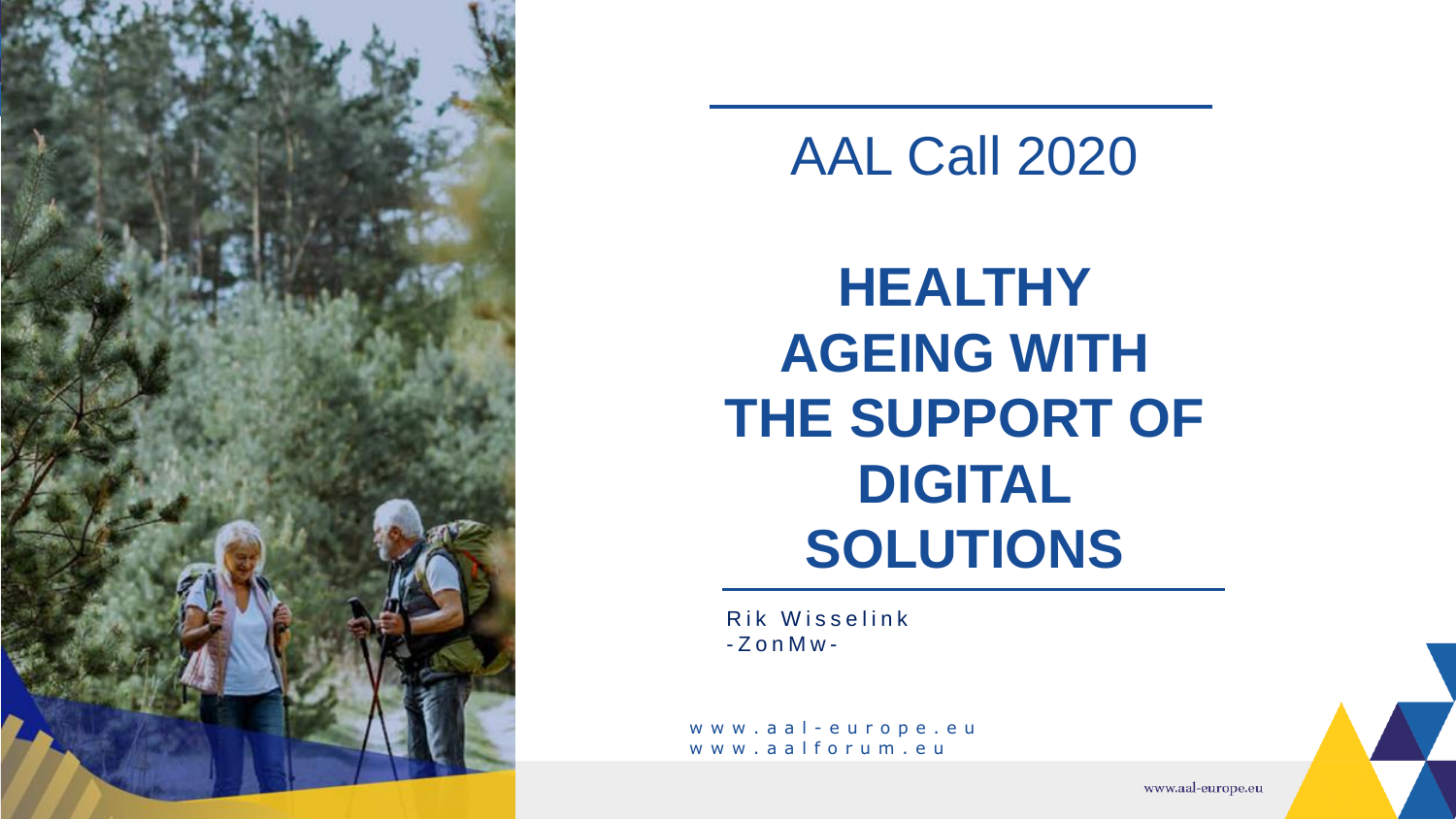### **AAL CALL 2020**

The AAL Call 2020 is promoting a **life course approach** to health and wellbeing. In addition to a focus on older adults, proposals could consider the **applicability** of the proposed solutions **to other population groups where appropriate**, for example the transition phase from a working life to retirement

Proposed solutions should **meet the needs of end-users,** be **integrated into service delivery models** or in the end-user's **local/regional network** and support and strengthen existing and emerging **ecosystems** supporting healthy ageing.

Quality of life concepts such as '**positive health**' or '**healthy ageing**' should be used as guiding principles in the development of the solutions.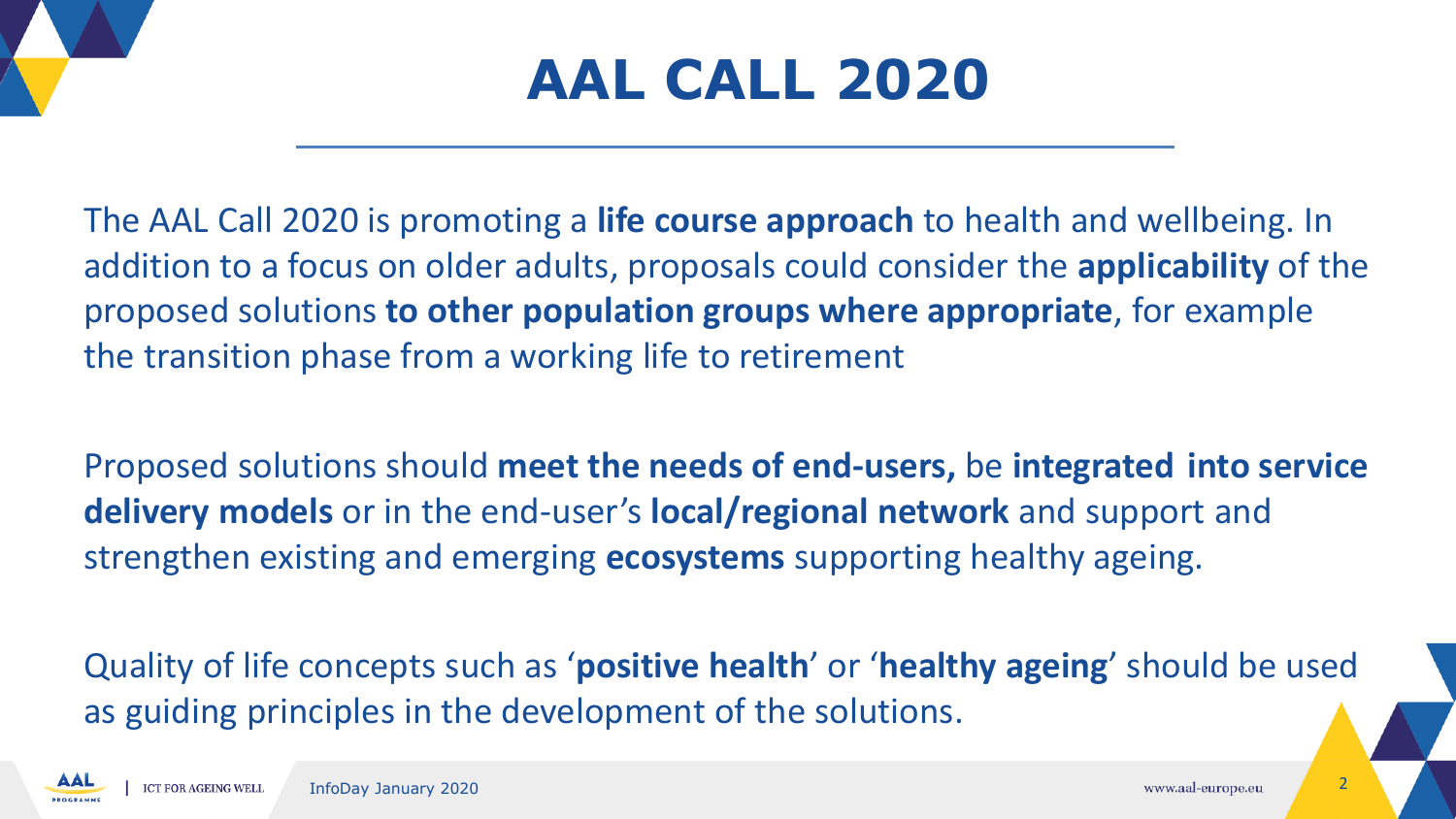### **TAALXONOMY**

#### TAALXONOMY: AAL PRODUCT AND SERVICE CATEGORIES



#### **HEALTH & CARE**

Health & Care comprises products and services which collect and manage medical data, which support therapy and care activities, as well as those assisting in nutrition and personal hygiene.

#### **MOBILITY & TRANSPORT**

Mobility & Transport consists of products and services that on the one hand serve as transportation measures for persons and goods, and on the other hand offers travel information, navigation and orientation solutions.

#### **LIVING & BUILDING**

The category Living & Building covers products and services for water and energy supply, light management, room climate as well as measures for design barrier-free rooms. Additionally, maintenance and access control are in this category.

#### **LEISURE & CULTURE**

The category Leisure & Culture consists of products and services which enrich or enable recreational activities in leisure time, and cultural activities. Sports, media and games are covered, as well as culture, religion and travelling.

#### **VITALITY & ABILITIES**

The category Vitality & Abilities includes products and services that support, train or enable basic physical, mental and social abilities that are essential requirements for independent living.

#### **WORK & TRAINING**

Participation in the working life is covered by the category Work & Training. It contains work supporting measures and products and services for job specific learning and training.

#### **SAFETY & SECURITY**

l s

 $\mathbf{G}$ 

Safety & Security includes products and services which prevent damages and burglary or which support the user in cases of **falls.** Furthermore, **localisation** and emergency management is part of this category.

#### **INFORMATION & COMMUNICATION**

Information & Communication contains products and services which on the one hand present knowledge and offer advisory functions, and on the other hand support and enable interpersonal communication and organisation of daily living.

#### **Source: TAALXONOMY** (Synyo, University of Innsbruck, Eurac)

<u>ш</u>

IÖ.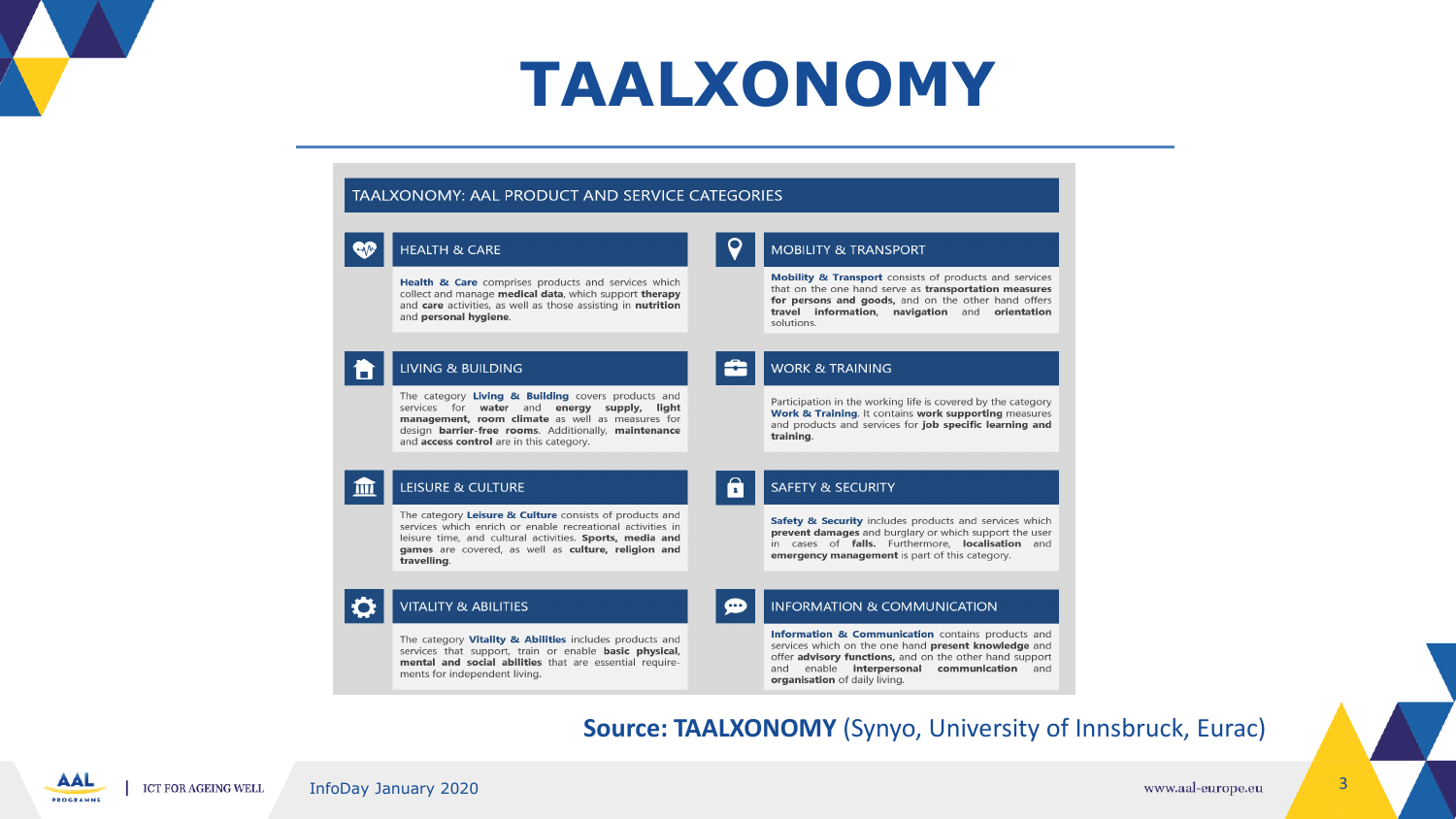

# **Different markets require different approaches**

AAL a InfoDay January 2020 **1999** and the set of the set of the set of the set of the set of the set of the set of the set of the set of the set of the set of the set of the set of the set of the set of the set of the set of t **ICT FOR AGEING WELL BROGRAMME**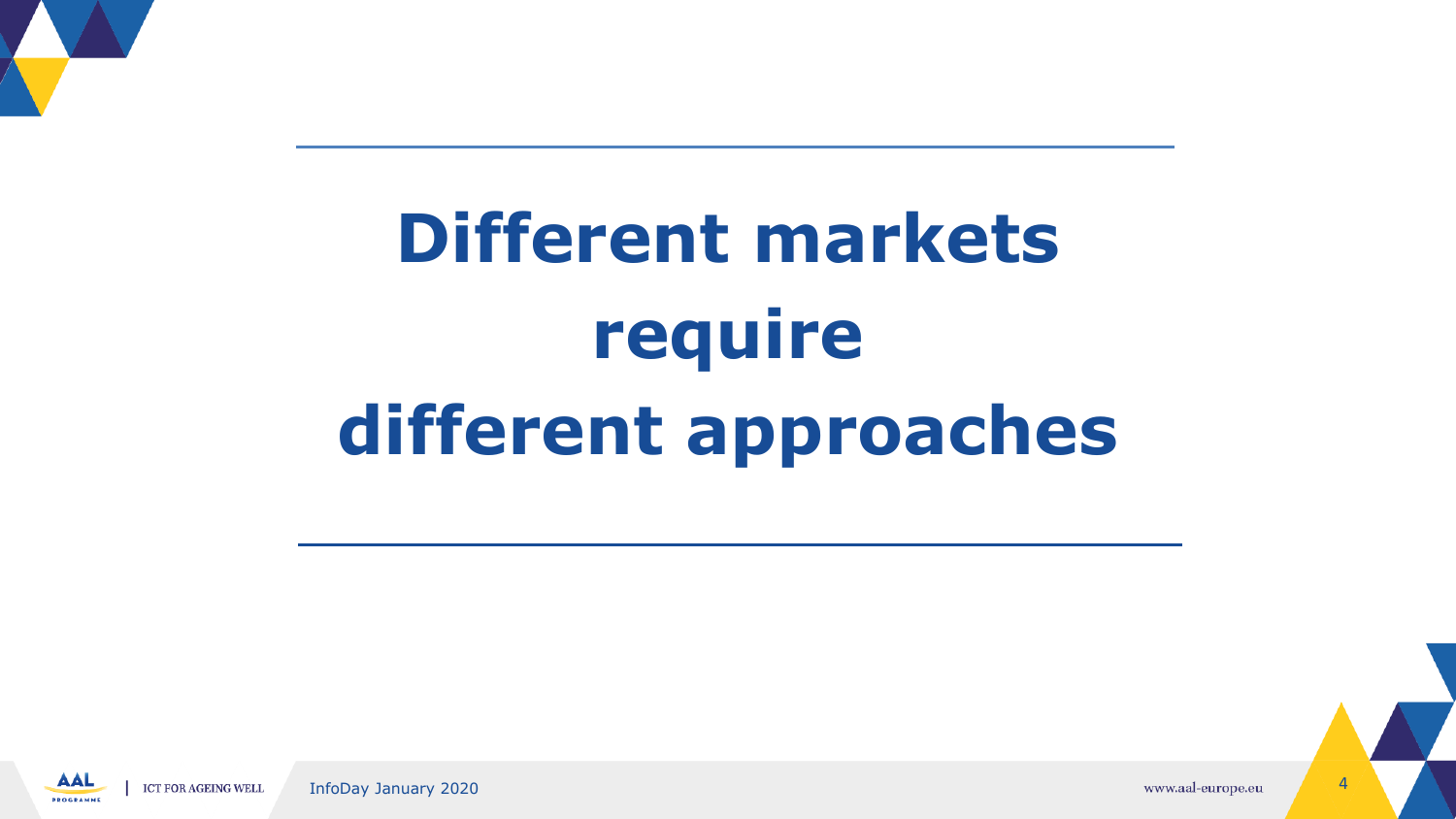



### Call 2020 looks for solutions aiming at **"PRIVATE CONSUMER MARKETS"** with aspects such as sustained well-being, maintaining one's lifestyle, staying independent (e.g. at home), continued employment.

**Buyers**: mainly older adults, families, social networks.

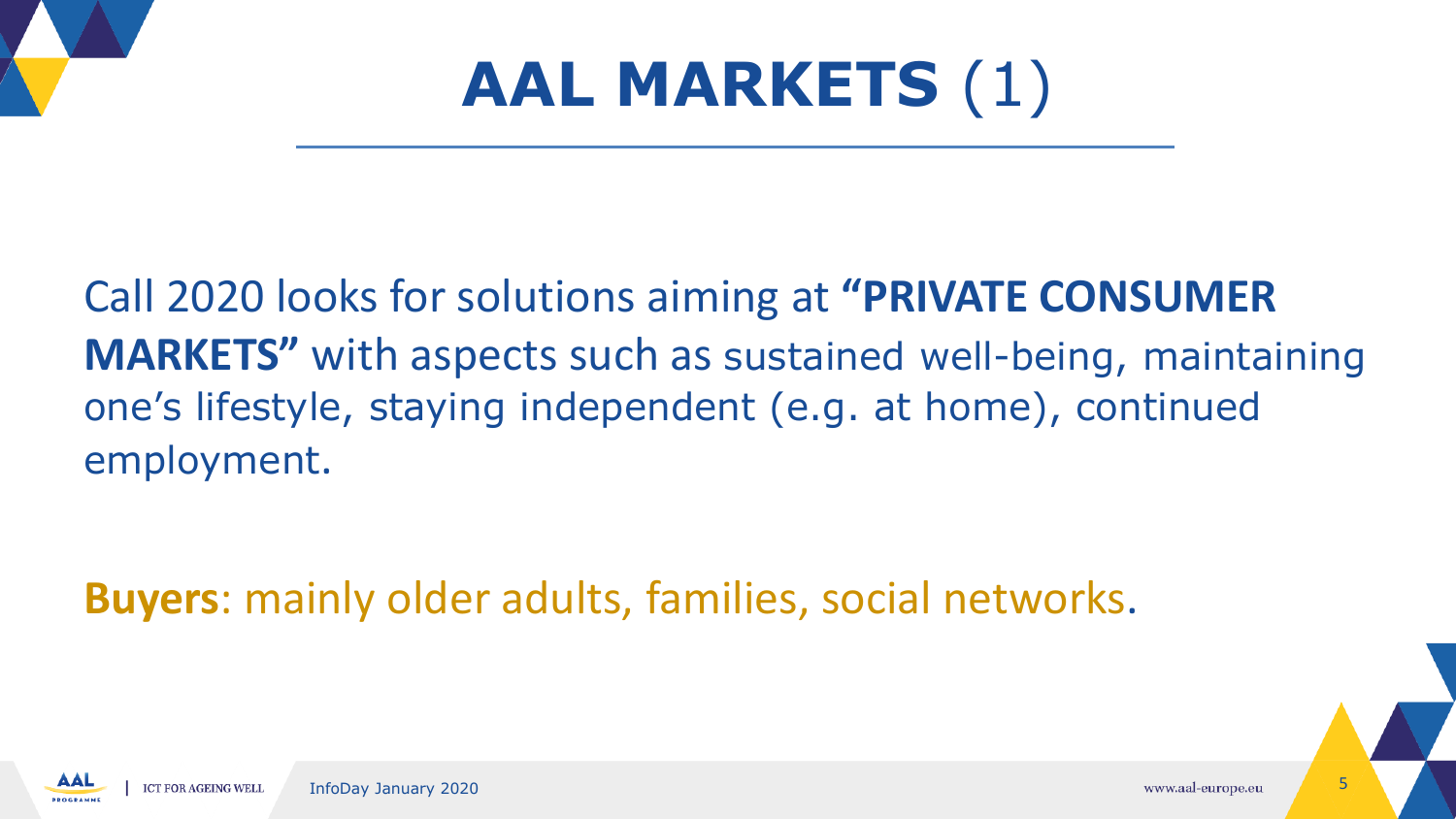



Call 2020 looks for solutions aiming at "**INSTITUTIONAL MARKETS**" such as health and care, social care, and housing.

**Buyers:** mainly secondary / tertiary end-user groups (care organisations, municipalities, …)

- Solutions are provided as **part** of a more complex **service offer**
- Requirement for **proven evidence** about the effects and (cost)effectiveness of ICT-based solutions before adopting them fully.
- Solutions have to fit into the **vision and strategy** of the involved organisations.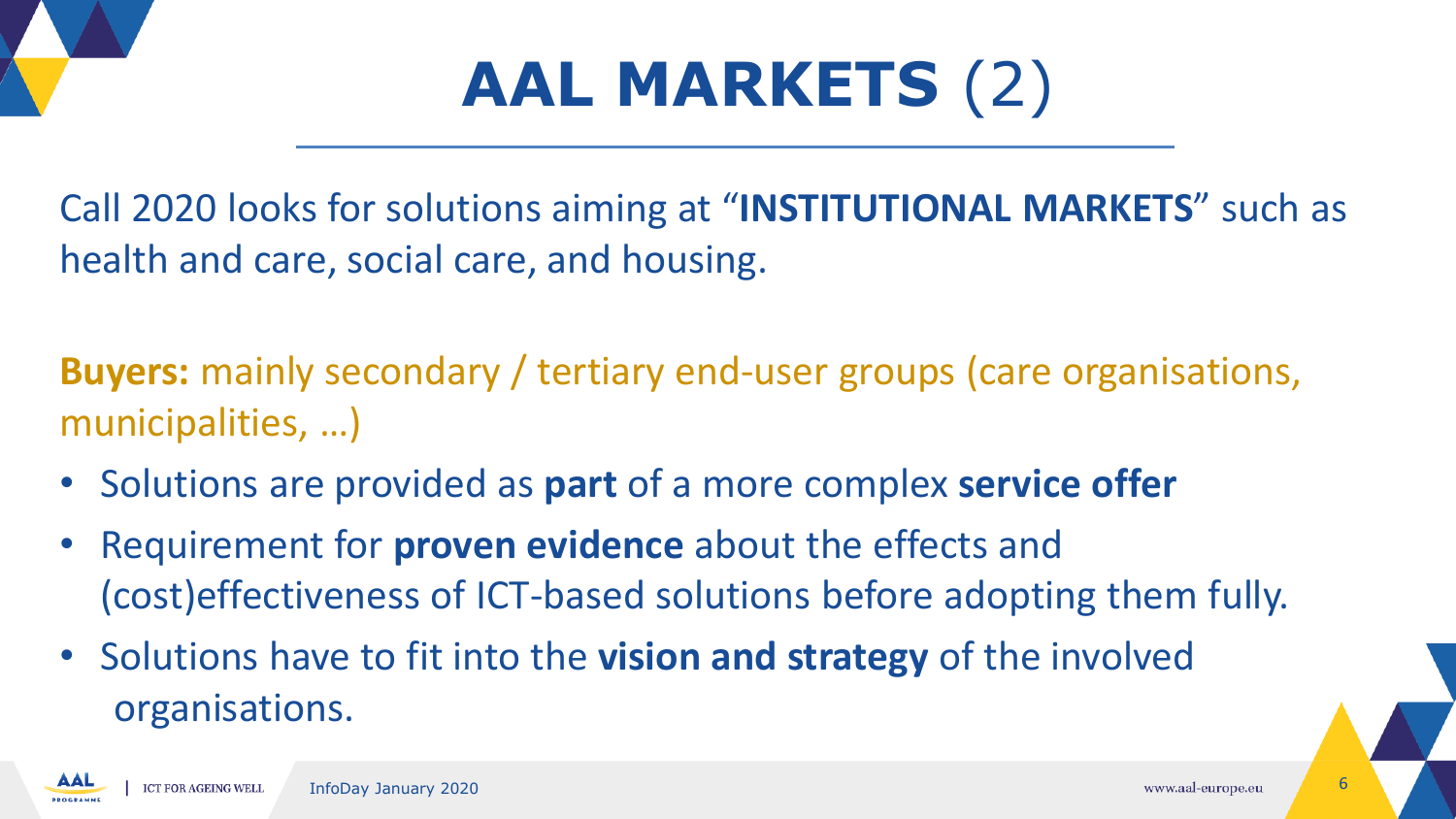

# **What kind of projects can be funded?**

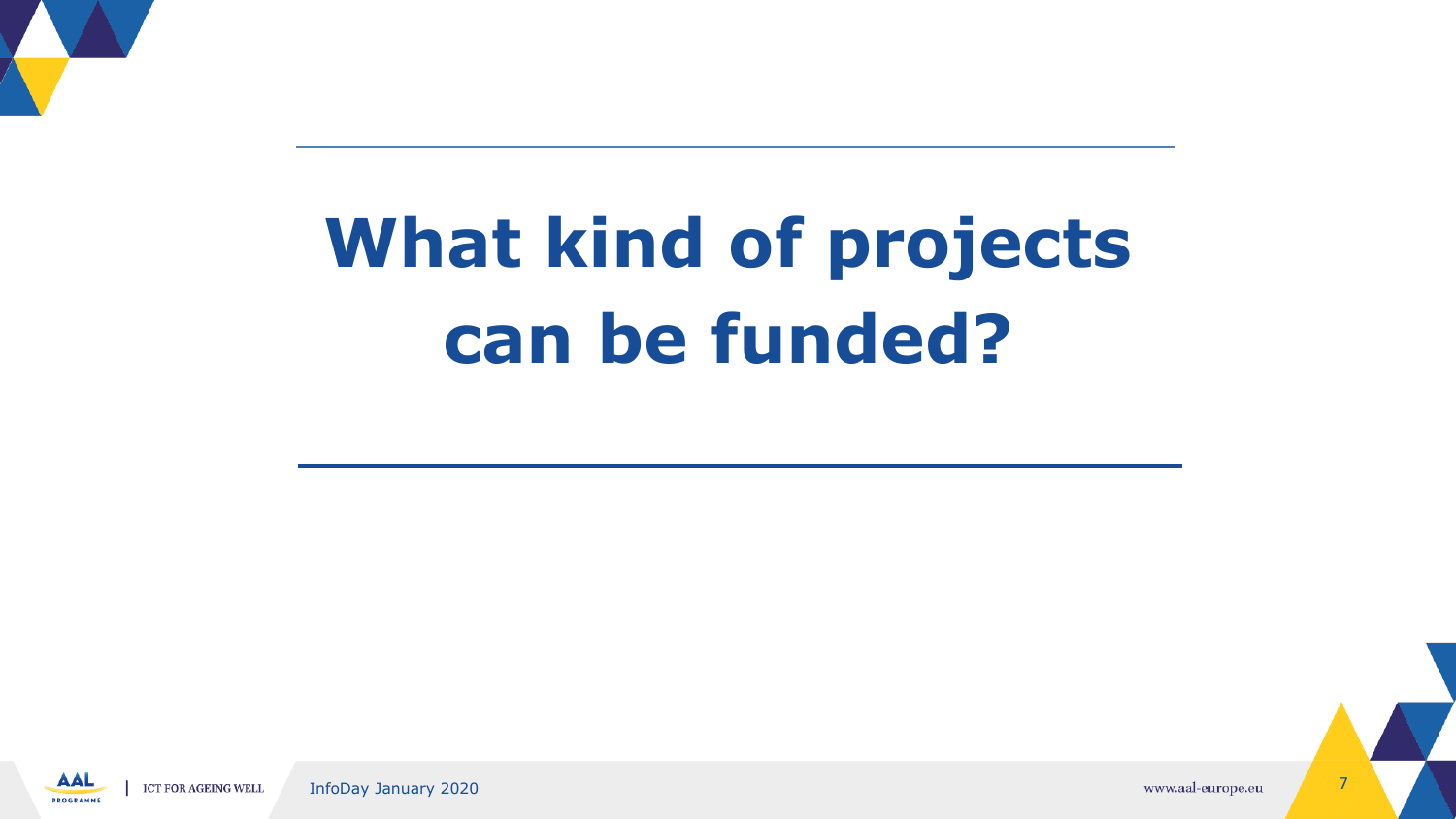

In Call 2020 two types of projects can be funded:

- *SMALL collaborative projects (SCP)*
- *Collaborative projects (CP)*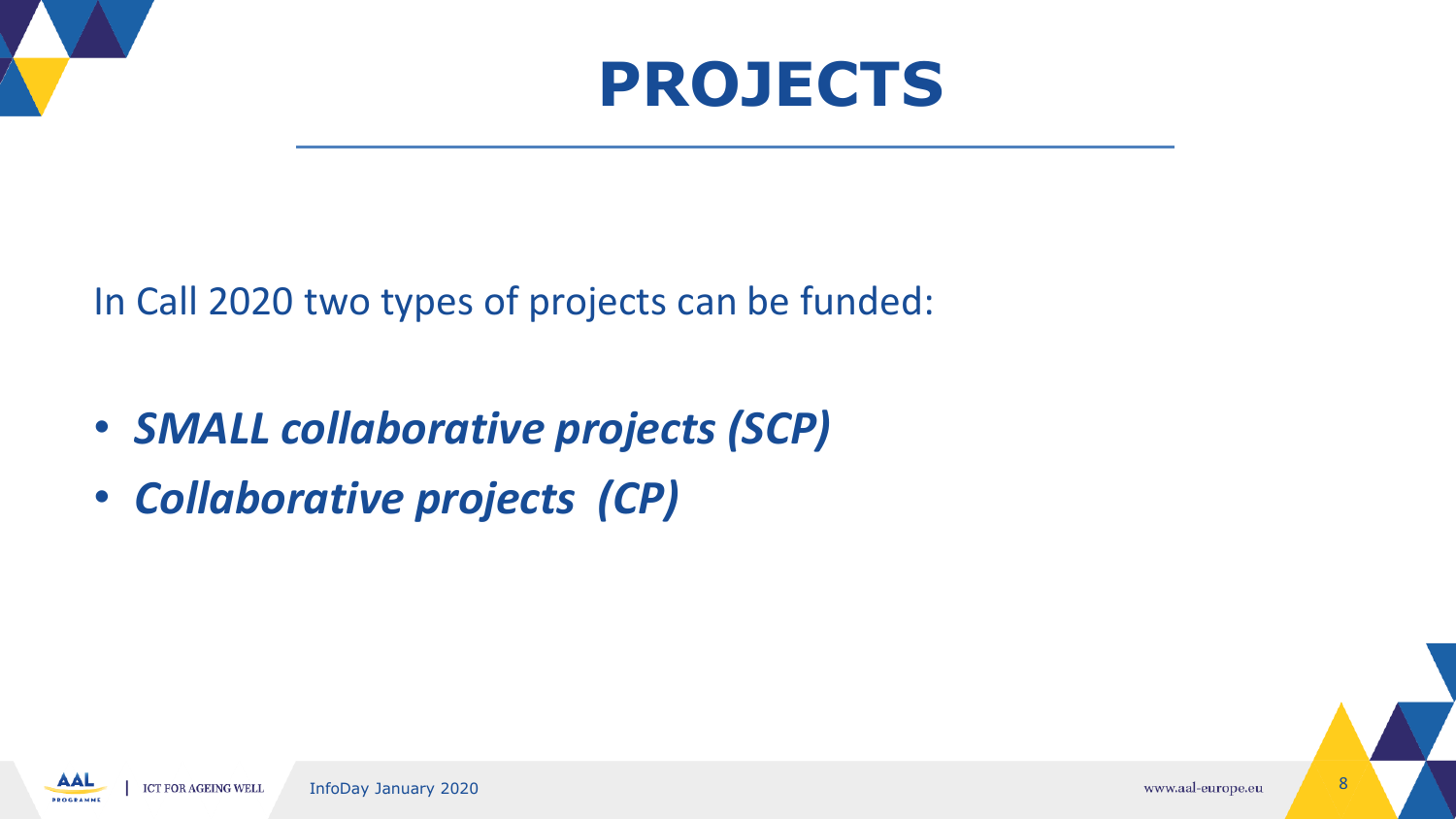# **SMALL COLLABORATIVE PROJECTS** (1)

- Intended to be **quicker**
- More **agile** regarding submission **process**, grant signature and reporting
- Duration of minimum **6 months** and maximum **9 months**
- Maximum funding of **€ 300.000**

They **can** result in well-substantiated **ideas or proposals** for AAL solutions to be submitted in a later AAL Call (or elsewhere) – *not mandatory*

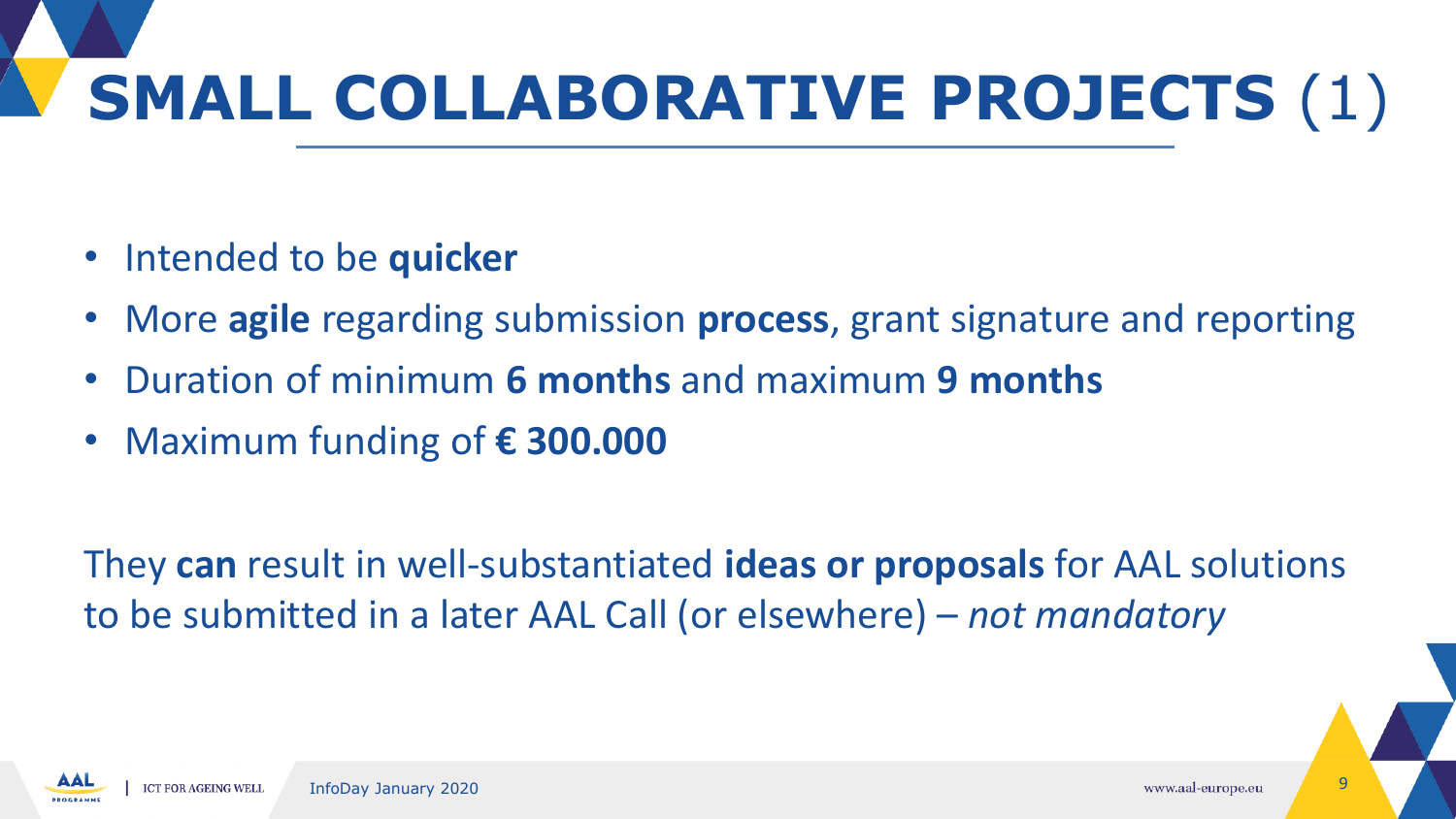# **SMALL COLLABORATIVE PROJECTS** (2)

- Aim at **exploring** new ideas, concepts and approaches
- Propose **proofs of concept** for further development of innovative ICT solutions
- Rapidly **evaluate the business potential** of available/new AAL products and services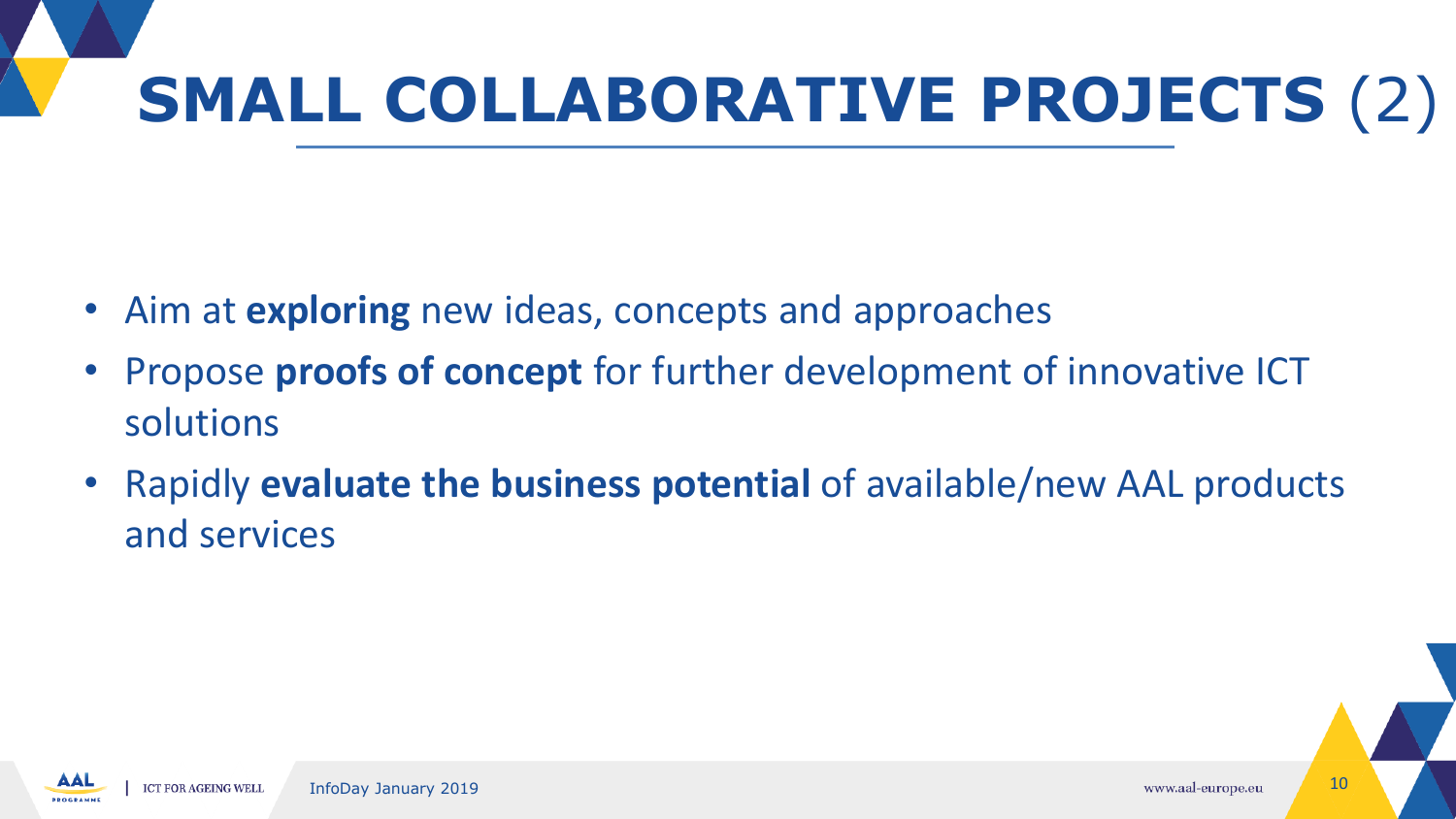## **SMALL COLLABORATIVE PROJECTS** (3)

Intense **collaboration with end-users** at an **early stage**:

- Thoroughly **investigate wishes and needs** for appealing solutions
- **Explore** novel /improved **approaches** for involving all types of end users
- **Validate benefits** for end-users and for end-user organisations, enhancing the latter's own processes
- **Explore** ways for **opening up the market** for ICT based solutions for older adults
- **Assess** the project concept in relation to **market potential**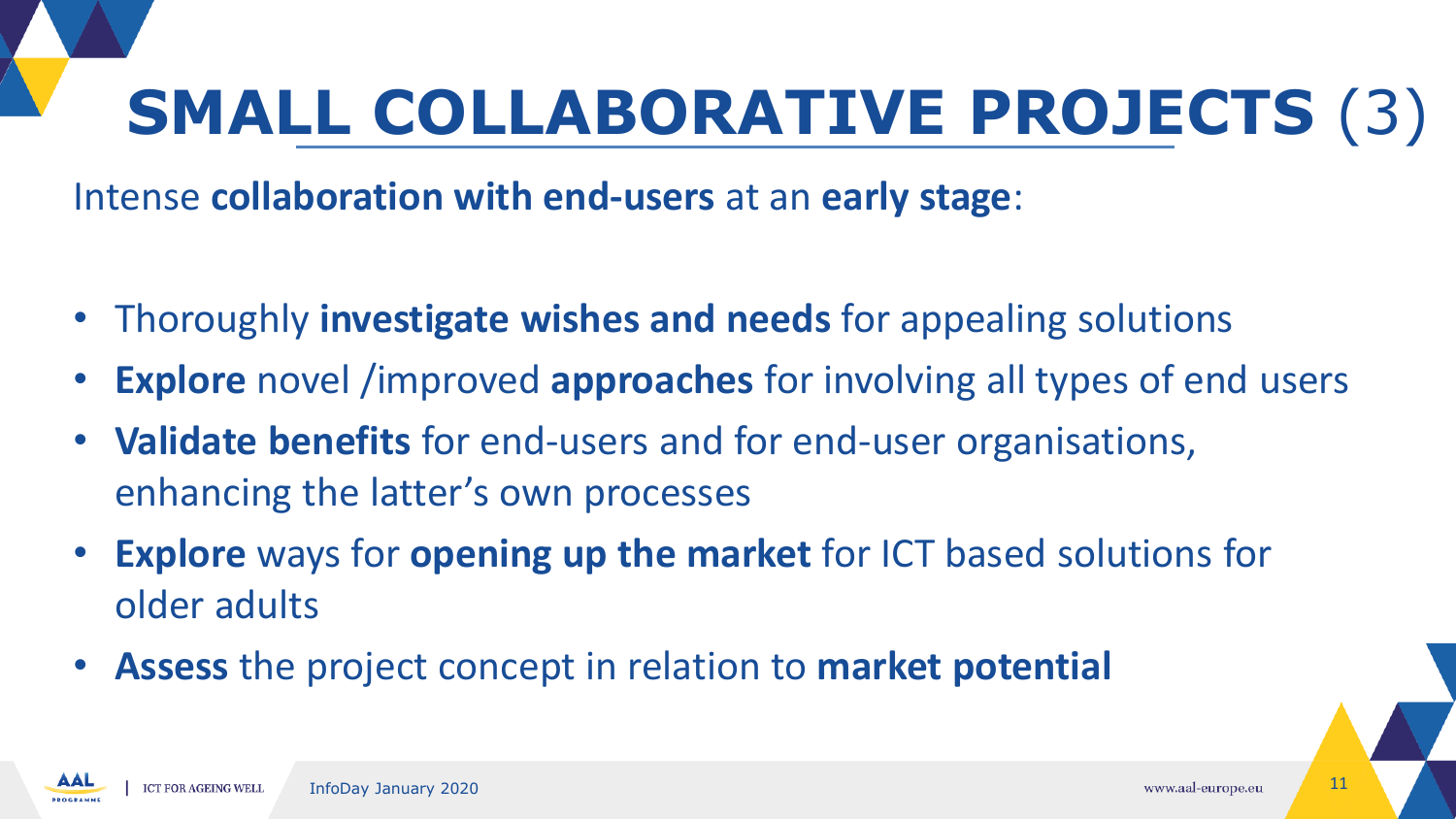# **COLLABORATIVE PROJECTS** (1)

- User-driven through **co-creation**
- Address a **specified challenge**
- **Route to market** needs to be **clearly described and aligned** with the **business strategies** of the partners responsible for commercialisation
- Short **time-to-market** introduction ≤ max. 2 years after project end
- Technology readiness levels **5-8**
- Duration of **12 to 30 months**
- Maximum funding of **€2.500.000**.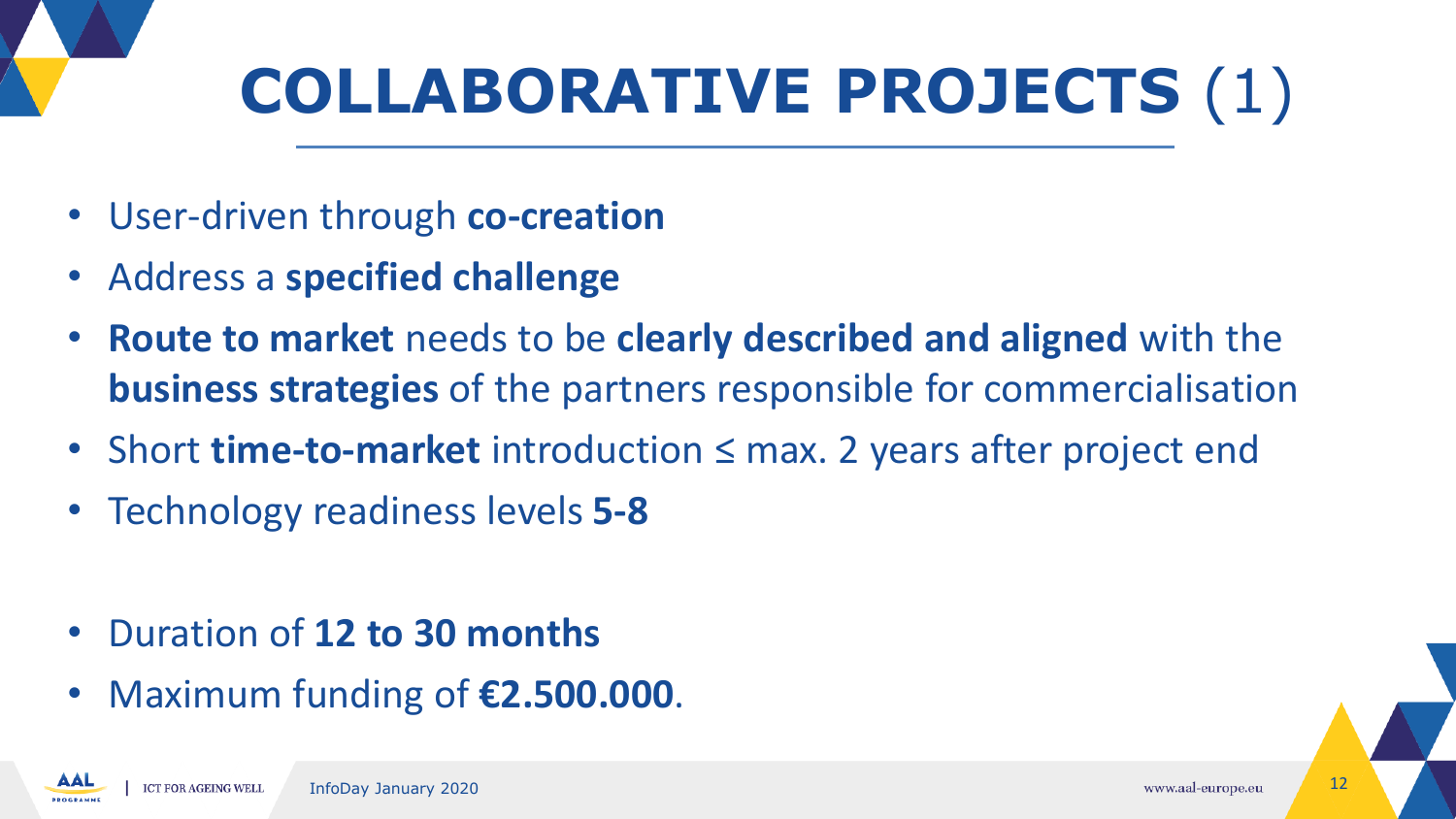

- Aim is to **develop, test, validate, scale up** and integrate into service delivery models, ICT solutions for ageing well and to
- Contribute to the **creation/strengthening/connection of ecosystems with specific tasks** dedicated to this aim. Activities such as (but not limited to) **outreach, networking and engagement** with key stakeholders (regional/national authorities), sharing of **best practices**  among ecosystems, **connection** of players, etc. should be foreseen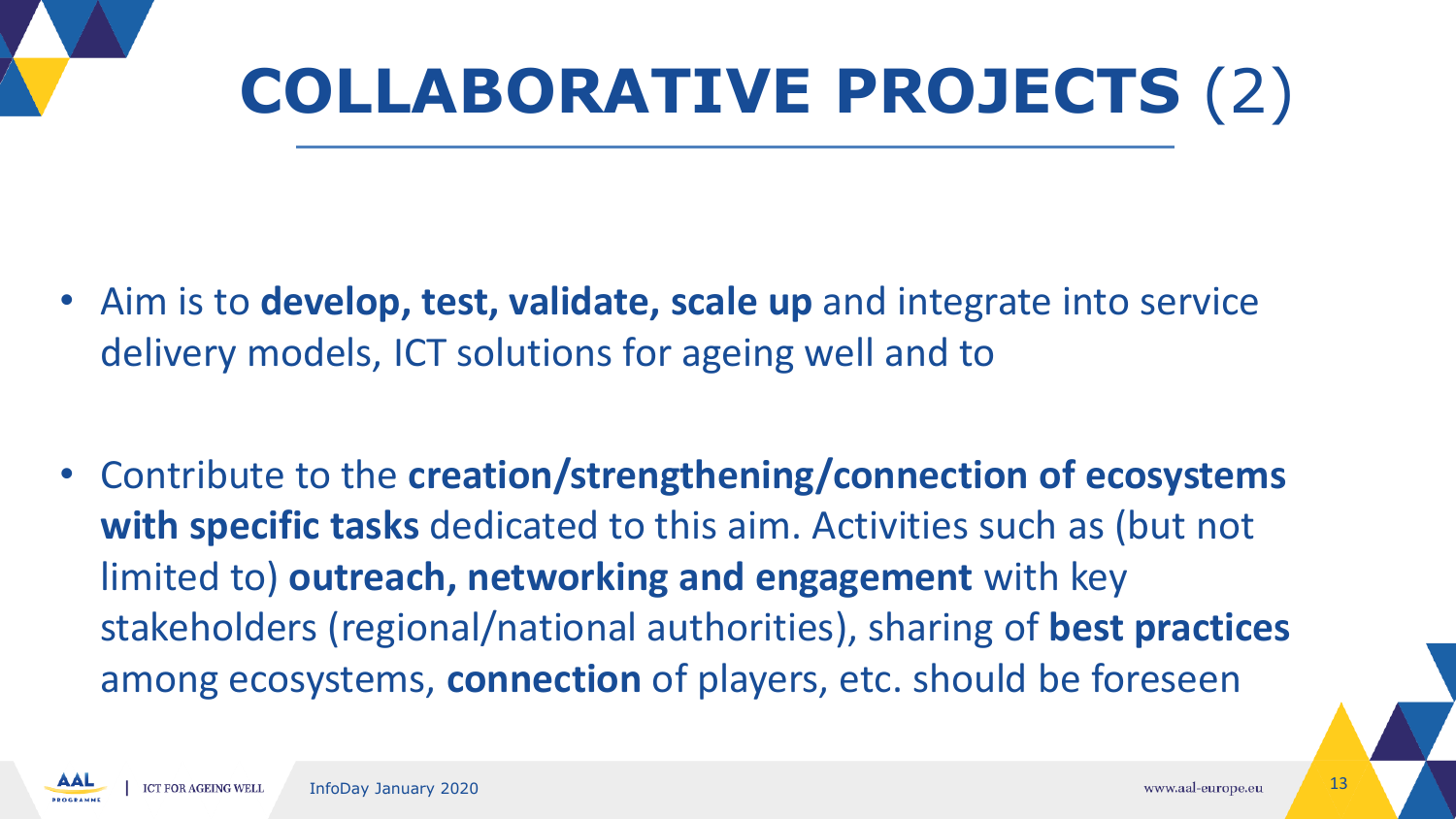

- **Strong involvement of end users**  especially secondary and tertiary **and** relevant **stakeholders** in shaping solutions and creating markets
- Requirement analyses: **building on knowledge that is already available**. If further requirement analyses are needed, this has to be duly justified.
- Strong **business and market orientation** (validate, sell, launch) & involvement of business partners (≥50%)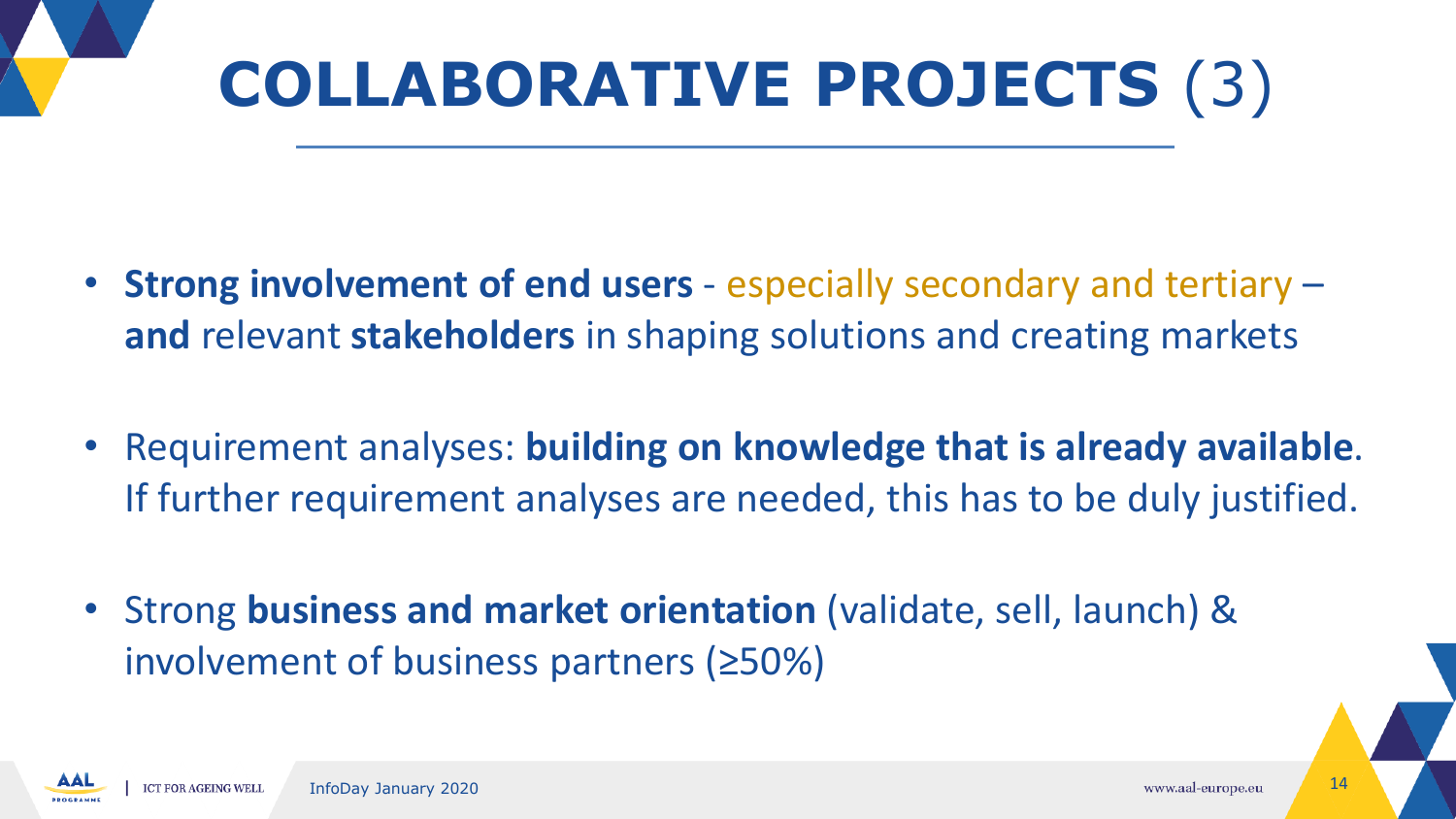

Depending on the **type of market** the proposed solutions need to respond to **different requirements**.

➢ *Solutions targeting the PRIVATE CONSUMER MARKET(S)* ➢ *Solutions targeting the INSTITUTIONAL MARKETS*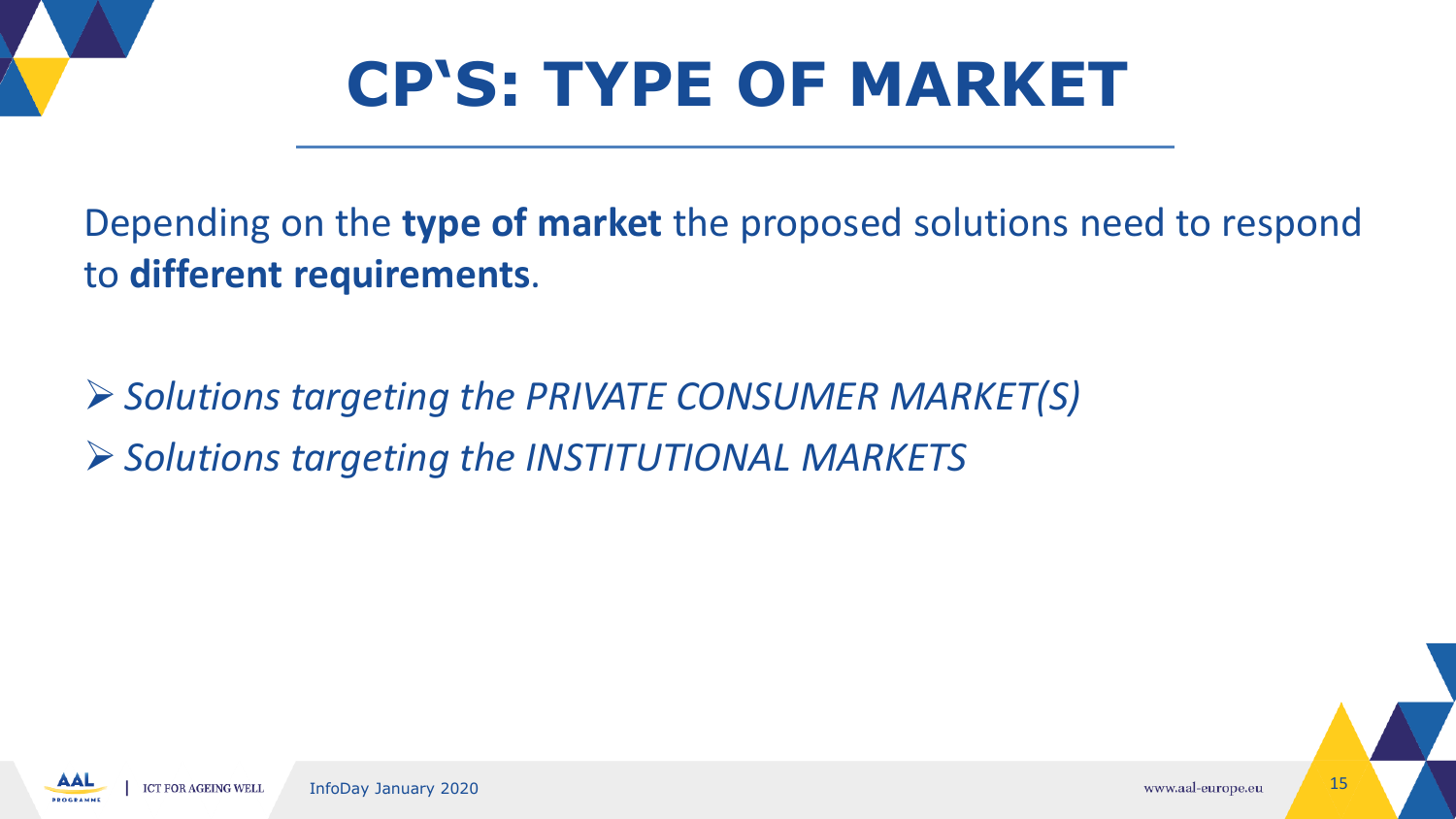### **PRIVATE CONSUMER MARKETS**

- ICT-based solutions to support older adults by addressing issues such as **wellbeing, lifestyle, comfort or digital and health literacy** aspects
- **Clearly described route to market** and an **identified leader for commercialization** (SMEs, large industry, or end-users' organisations, acting as business partner)
- **Evidence:** iterative testing and evaluation of added value and among others, willingness to pay by consumers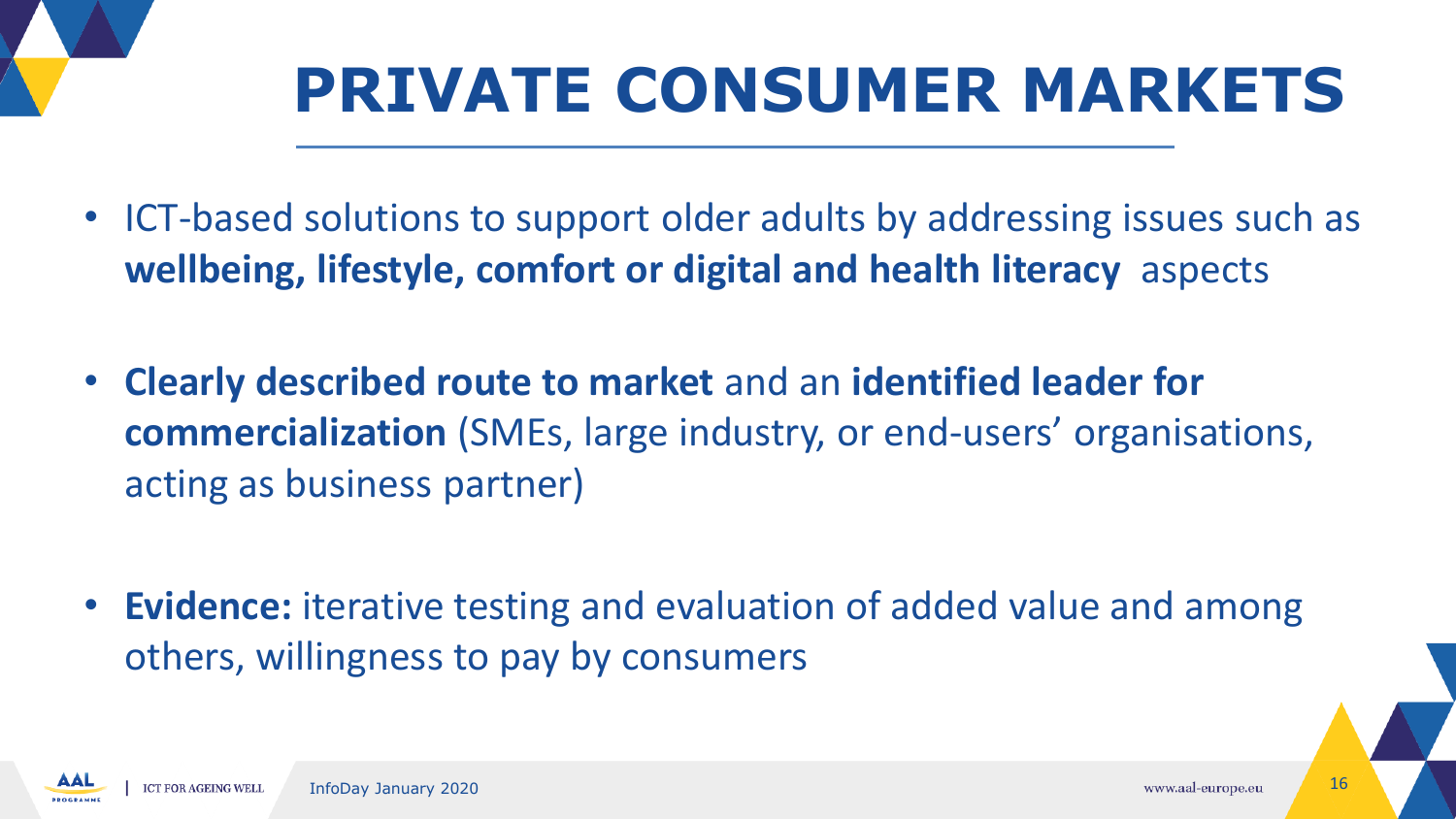## **INSTITUTIONAL MARKETS**

- ICT-based solutions that can be **integrated in the strategies of user organisations, service providers and business partners**
- The **ecosystem** in which the solution will be implemented has to be **properly described** and **at least one signed declaration of intent** from relevant stakeholders **must be provided at submission level**
- **Evidence** about the effects and cost-effectiveness: iterative testing and substantial evaluations in **min. 2 countries with significant # of users**
- Secondary end-user organisations: able to **integrate the solutions in their policies, service offers**, work processes, reimbursement systems etc.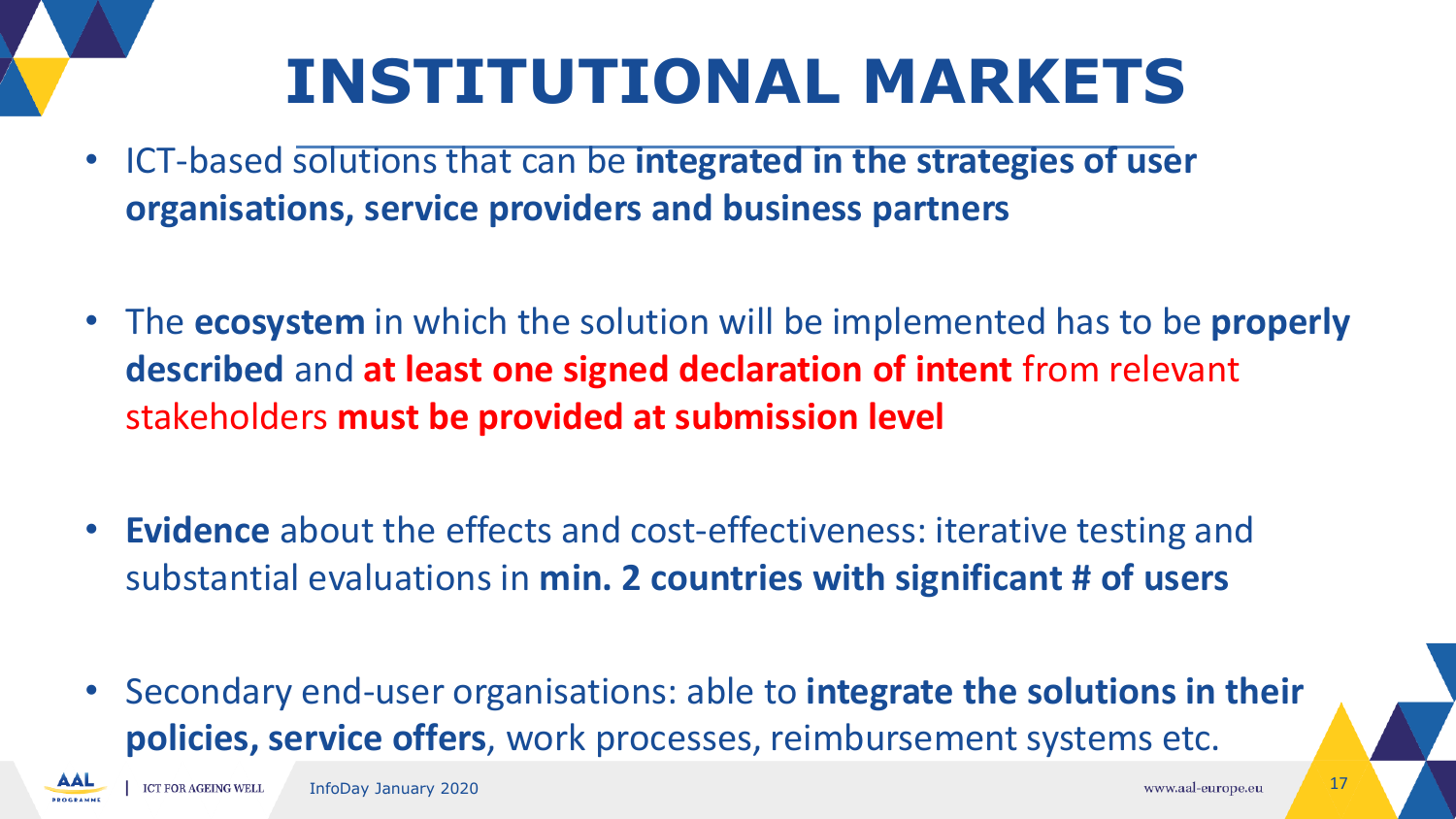

# **EXPECTED IMPACT (CP's)**

By funding the development of AAL solutions, the AAL Programme aims to create evidence of:

- improved **quality of life**
- **added value** for end-users
- **usefulness and effectiveness** of the solutions
- **reliability and security** of solutions
- **financial viability**, with positive business cases for potential payers.

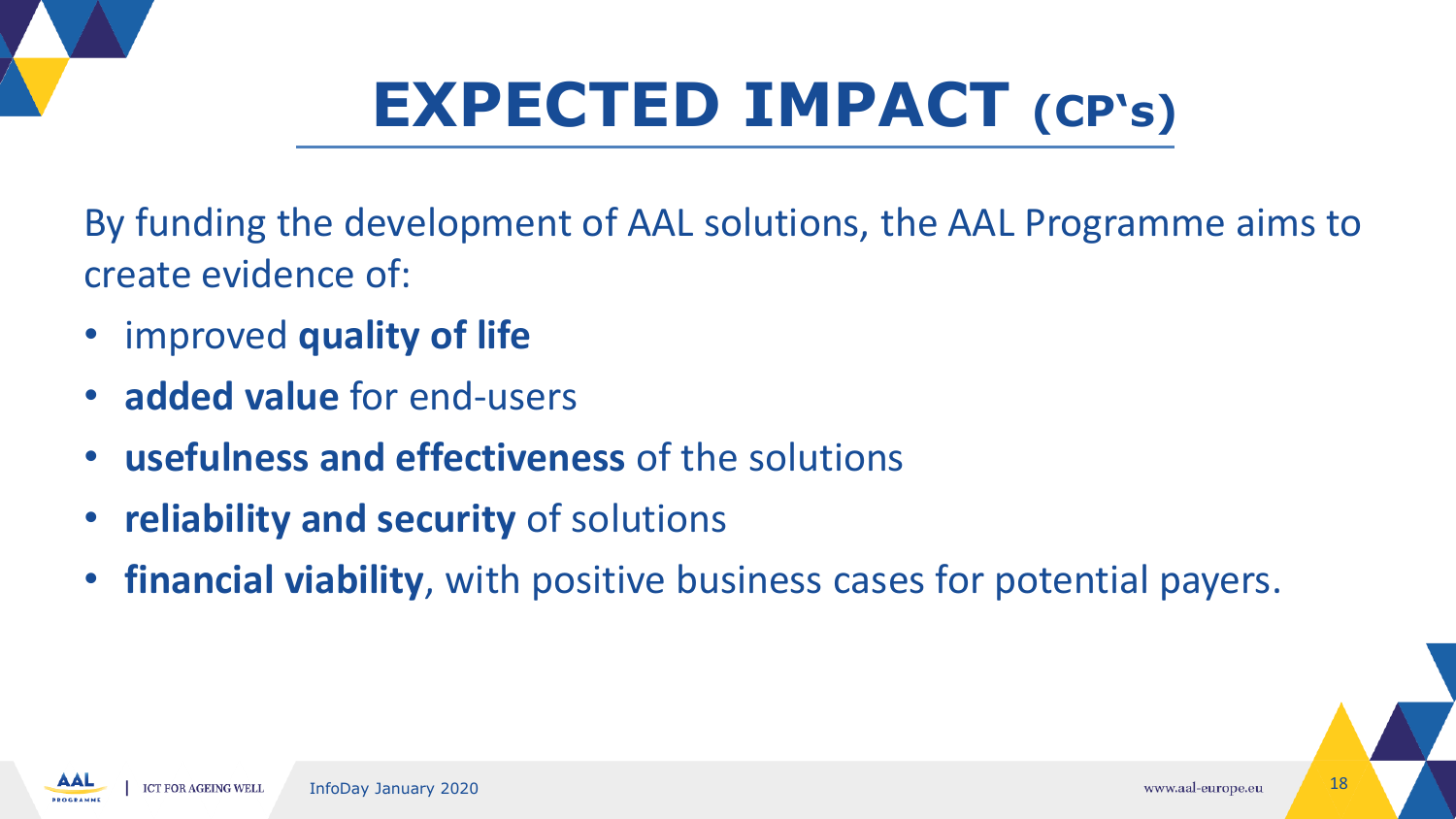# EXPECTED IMPACT (CP) / **QUALITY OF LIFE**

#### OLDER ADULTS

- Living a **healthy, active and meaningful** life.
- Living **independently and safely** for longer **at home** (keeping decision/control of their daily activities) **with support** from their **carers** and **community**.
- Living in **dignity** and be **socially included**.

#### INFORMAL and/or PROFESSIONAL CARERS (if relevant)

- Reduce **stress and care burden**;
- Build **resilience**;
- Improve the **quality, efficiency and effectiveness** of the **care** they provide.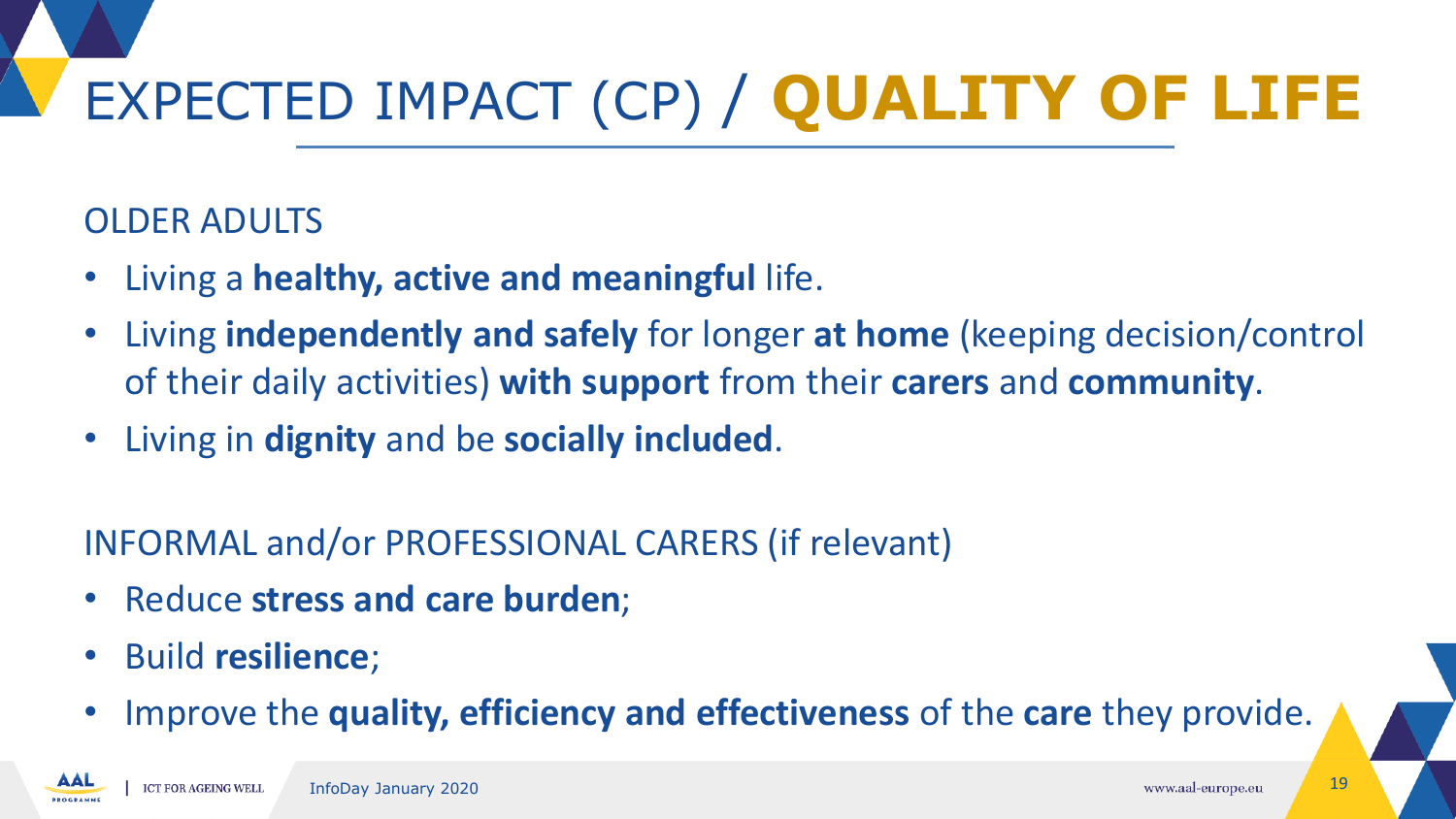### EXPECTED IMPACT (CPs) / **MARKET**

- A **greater exploitation of ICT based solutions** for supporting older adults throughout the ageing process. This includes measures to support their care networks.
- A **growing public/regulated and private consumer market** of interoperable and scalable AAL systems to support active, healthy, and independent living.
- More **European/international collaboration**, including end-users, industry and other stakeholders in the value chain.
- **Better use of all resources for the social/care system** as older adults are supported in living independently in their homes for longer, thus lowering the need for homecare and delaying the move to institutionalized/community care.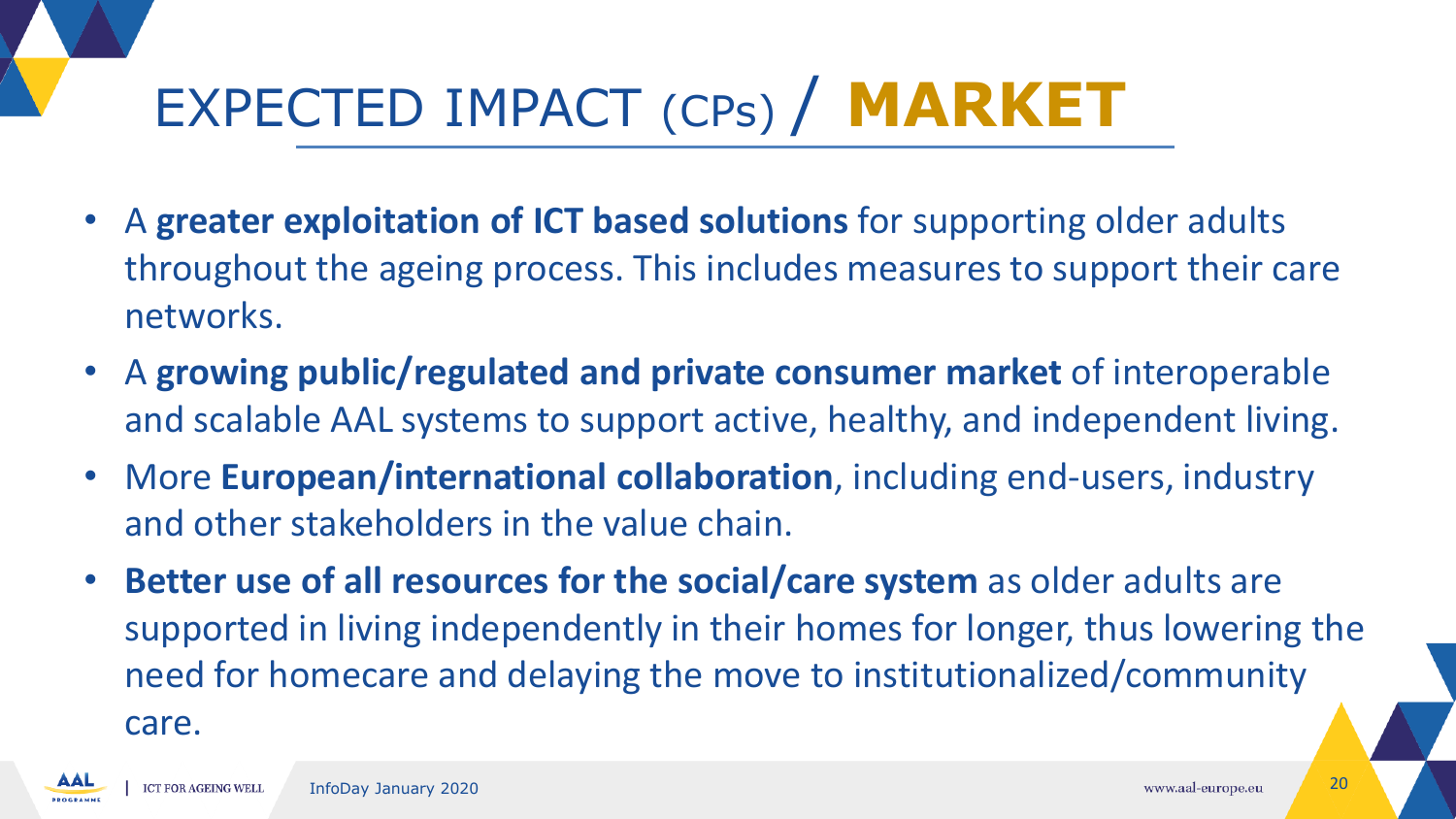# **PARTICIPATING COUNTRIES/AGENCIES**

- **Austria**
- **Belgium**
	- Brussels' region Innoviris
	- Flanders' region VLAIO
- **Canada**
- **Cyprus**
- **Denmark**
- **Hungary**
- **Italy**
	- Ministry of Health (MoH)
	- Ministry of Education,
		- Universities and Research (MIUR)
	- Friuli Venezia Giulia Region
- **Luxembourg**
	- FNR
	- LUXINNOVATION
- **Norway**
- **Poland**
- **Portugal**
- **Romania**
- **Slovenia**
- **Spain**
	- **-** ISCIII
- **Switzerland**
- **Taiwan**
- **The Netherlands**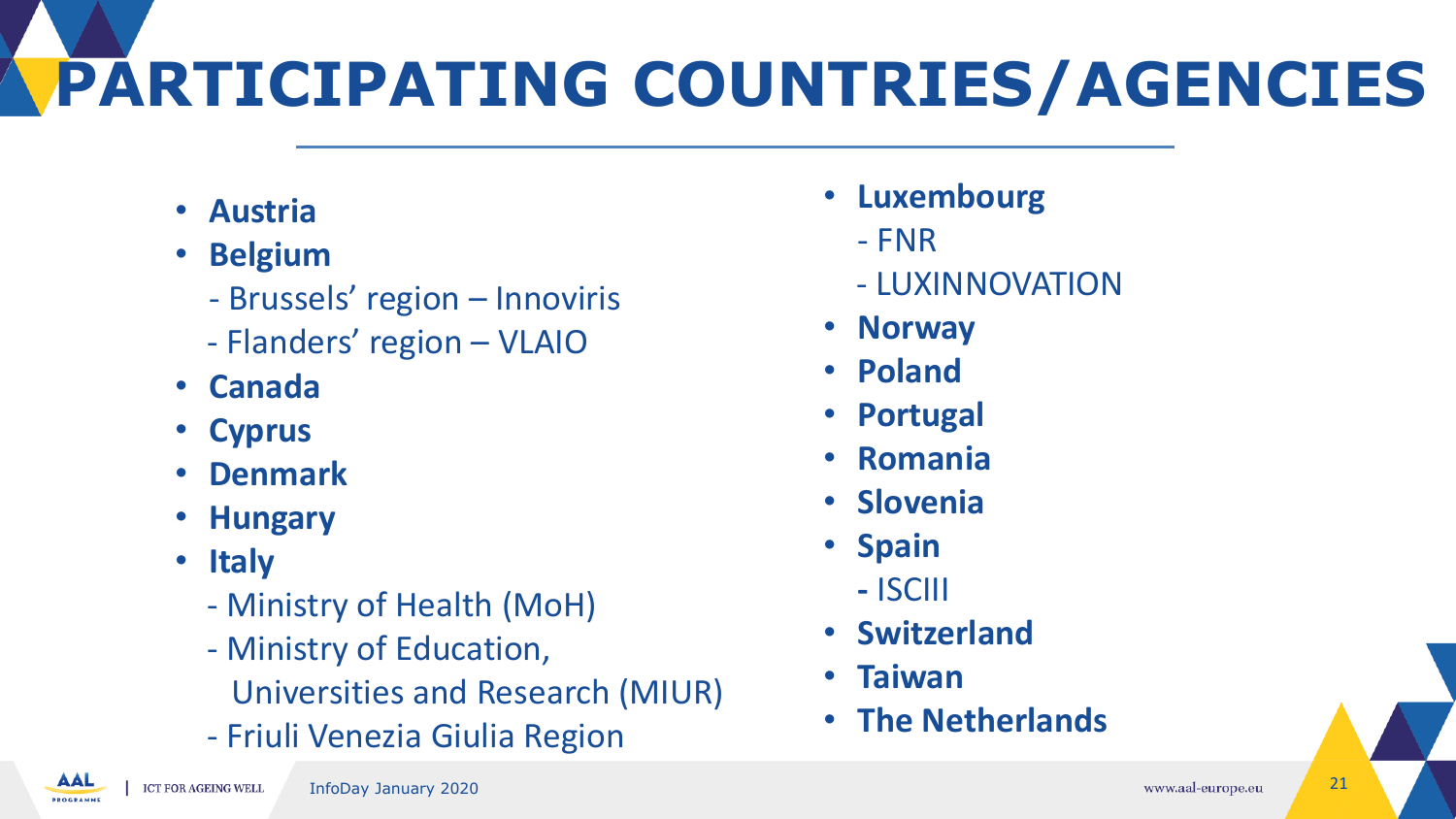# **THE AAL CALL - DATES**

- 
- **30 January Central Info Day**
- **3 February** Publication of the Call
- **7 February** Submission platform open
- **22 May 17h00 CET** Deadline for submission Call closed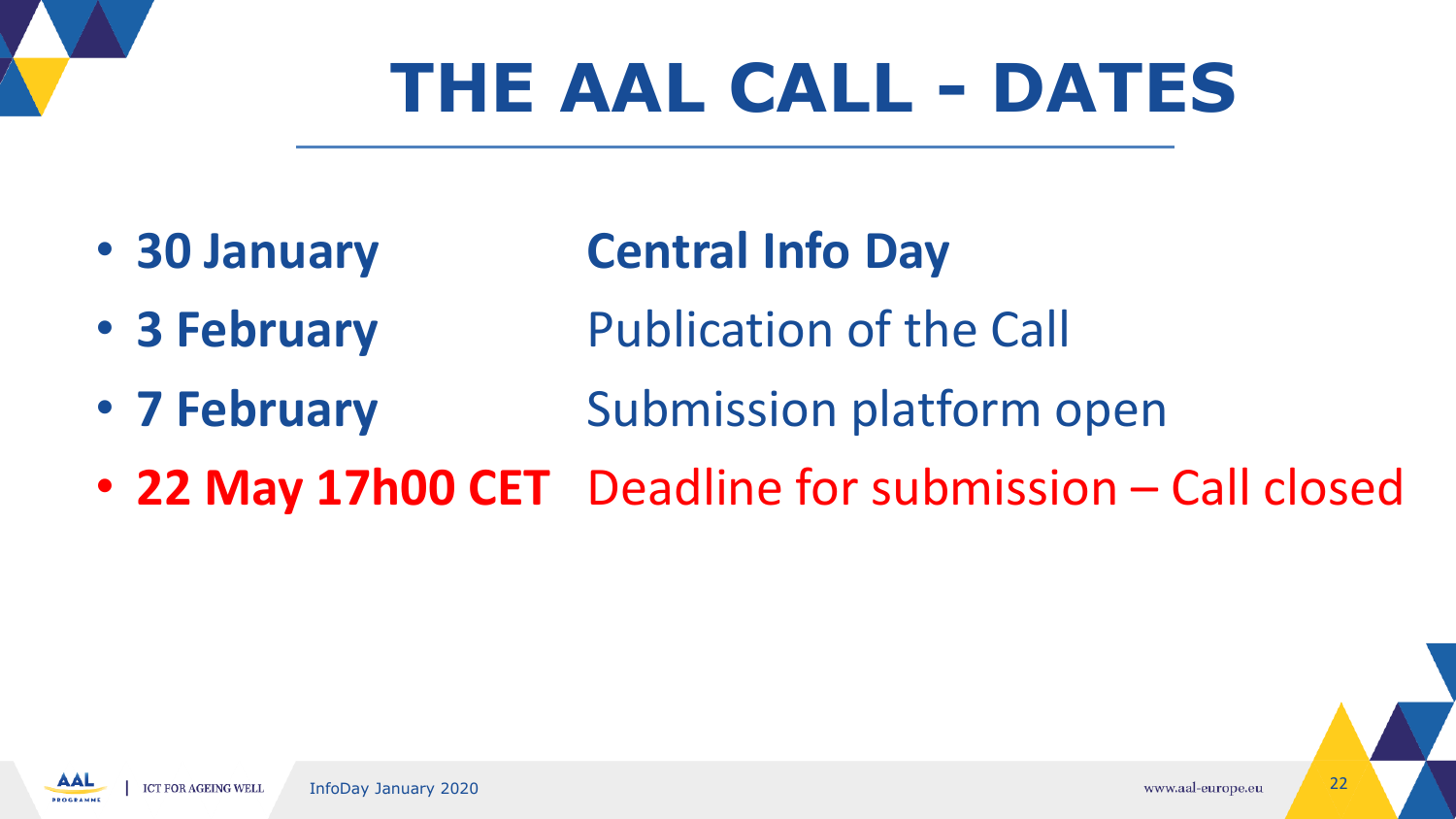## **SUBMISSION**

#### **IMPORTANT!**

- Submission is done via the **AAL EMS platform**
- Read carefully the **Call text**, **Guide for Applicants** and **National Eligibility Criteria** Documents
- Relevant **National Contact Persons** should **be contacted** for potential submission at national level before the deadline
- Do **not wait until the last minute** to submit your proposal !

For more information, contact us at:

[call@aal-Europe.eu](mailto:call@aal-Europe.eu) or visit our website [www.aal-europe.eu](http://www.aal-europe.eu/)

AAL

**BROGRAMM**